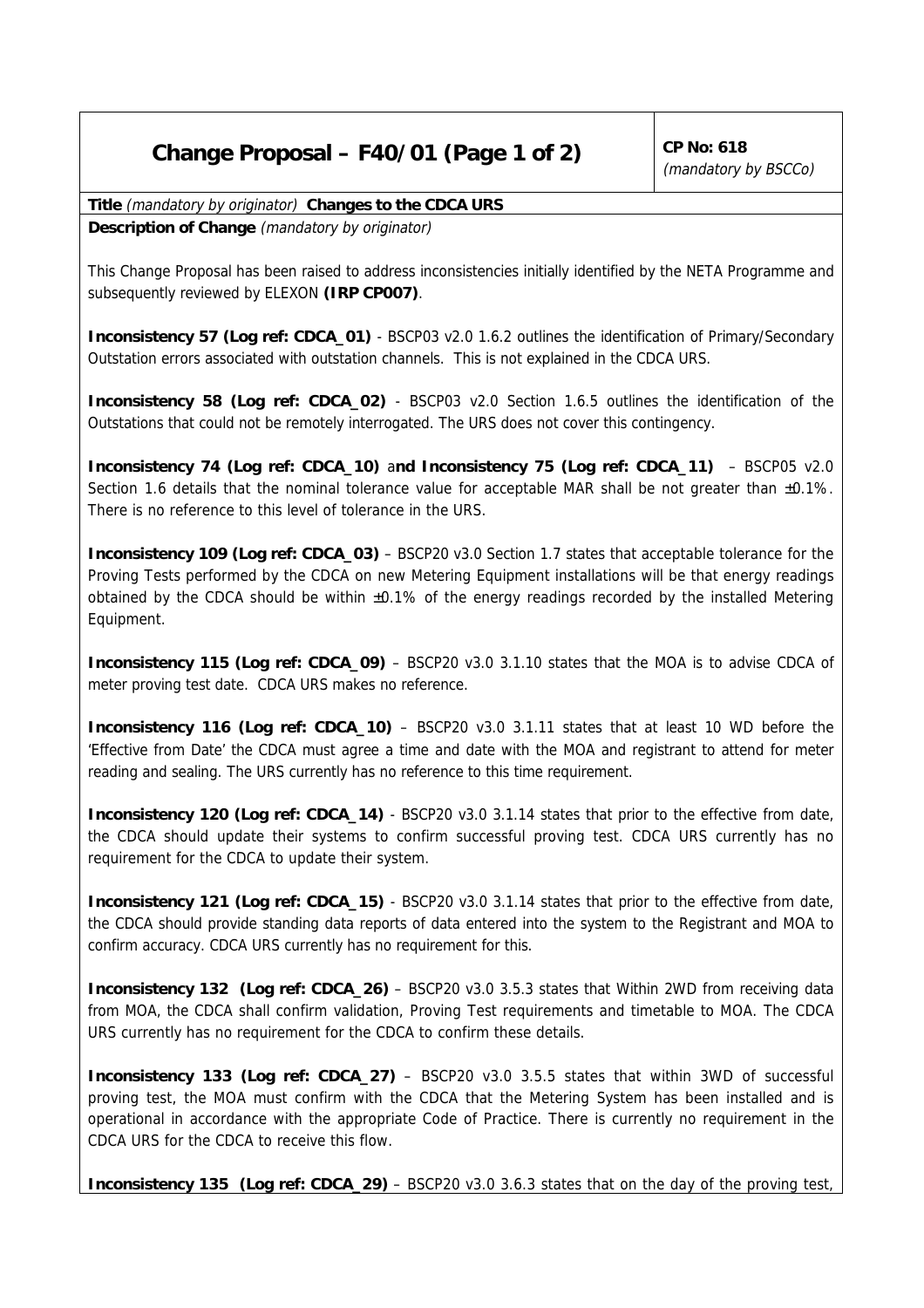the MOA will Liase with CDCA to confirm same half hour demand data and physical meter advance in accordance with CoP 4. The CDCA URS currently has no requirement for this.

**Inconsistency PWC12** – BSCP68 v3.0 3.1.16 states that at least 13WD before the Effective date, CRA, CDCA, PDSO validate the Registration Transfer Forms in accordance with the validation rules in Appendix 4.4. The CRA, CDCA, PDSO will then advise Transfer Co-ordinator. CDCA URS currently has no requirement for CDCA to be involved in the validation.

**Inconsistency 22 & 23 (Log ref: CDCA\_01 & 02)** – BSCP 26 v2.0 3.1.1 states that BSCCo requests MSIDs and associated info from CDCA; the URS has no requirement.

**Inconsistency 24 (Log ref: CDCA\_03)** - BSCP26 v2.0 3.1.5 states that the TAA requests Meter Equipment Technical details from CDCA; the URS has no requirement (CDCA-I016 info from TAA re site visits).

**Inconsistency 25 (Log ref: CDCA\_04)** - BSCP26 v2.0 3.1.5 states that the CDCA provides Meter Equipment Technical details to TAA; the URS has no requirement (CDCA-I039 is info to TAA about site inspections).

## **Inconsistency 110**

BSCP20 section 1.8 requires the CDCA to ensure that in the case of inbound flows, an authorised person has completed the forms. The CDCA URS does not have this requirement.

**Proposed Solution(s) (**mandatory by originator)

### **Inconsistency 57 (Log ref: CDCA\_01)**

The URS CDCA\_F007 needs to be amended to include reference to identification of Primary/Secondary Outstation errors associated with outstation channels.

### **Inconsistency 58 (Log ref: CDCA\_02)**

The URS, CDCA\_F008 needs to be amended to include specific reference to Outstations not able to be remotely interrogated.

### **Inconsistency 74 (Log ref: CDCA\_10)** a**nd Inconsistency 75 (Log ref: CDCA\_11)**

CDCA F014 needs to be amended to include this ±0.1% level of tolerance for MAR. This amendment will subsequently close Issue 75, which refers to tolerance levels outlined in CDCA\_F014.

# **Inconsistency 109 (Log ref: CDCA\_03)**

Suggest amending CDCA\_F004 to include reference to the specific ±0.1% tolerance level for energy readings recorded by the installed metering equipment.

# **Inconsistency 115 (Log ref: CDCA\_09)**

CDCA URS makes no reference – suggest amending CDCA\_F004 to incorporate CDCA receiving proving test date from MOA.

### **Inconsistency 116 (Log ref: CDCA\_10)**

Suggest amending CDCA\_F004 to include a timescale of '10WD before Effective Date' for meter reading and sealing.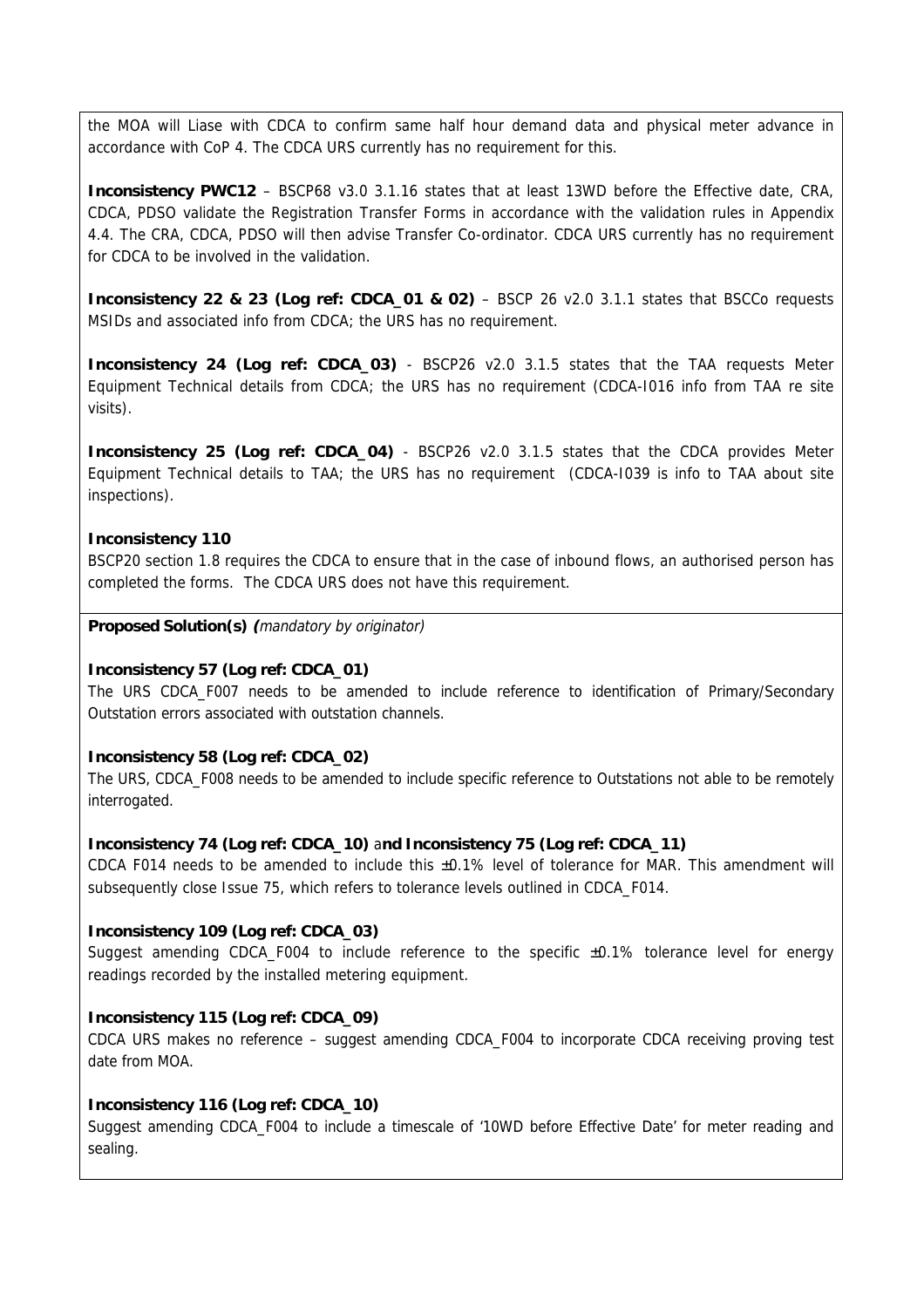# **Inconsistency 120 (Log ref: CDCA\_14)**

Suggest amending CDCA\_F004 so that, prior to the 'effective from' date, the CDCA updates its systems to confirm a successful proving test.

# **Inconsistency 121 (Log ref: CDCA\_15)**

Suggest amending CDCA F004 to include requirement for CDCA to provide Standard Data reports to the Registrant and MOA.

# **Inconsistency 132 (Log ref: CDCA\_26)**

Suggest amending CDCA\_F004 to state that Within 2WD from receiving data from MOA, the CDCA shall confirm validation, Proving Test requirements and timetable to MOA.

# **Inconsistency 133 (Log ref: CDCA\_27)**

Suggest amending CDCA\_F004 to include a flow where the MOA confirms with the CDCA that the Metering System has been installed and is operational.

# **Inconsistency 135 (Log ref: CDCA\_29)**

It is suggested that **CDCA\_F004** be amended to include liaison between the MOA and CDCA to confirm the same half-hour demand data and physical meter advance.

# **Inconsistency PWC12**

Suggest amending CDCA\_F001 to incorporate the requirement for CDCA to be involved in the validation of registration transfer.

# **Inconsistency 22 & 23 (Log ref: CDCA\_01 & 02)**

Suggest amending CDCA URS to include the request for MSIDs from BSCCo.

# **Inconsistency 24 (Log ref: CDCA\_03)**

Suggest amending CDCA URS to include the request for Meter Equipment Technical Details from the TAA.

# **Inconsistency 25 (Log ref: CDCA\_04)**

Suggest amending CDCA URS to include the provision by the CDCA of meter technical details to the TAA.

# **Inconsistency 110**

The CDCA URS should be amended so that it checks any forms or other inbound data for authorised signatures.

**Justification for Change** (mandatory by originator)

To remove inconsistencies between: BSCP03 version 2; BSCP05 version 2; BSCP20 version 3; BSCP26 version 2; BSCP68 version 3; and CDCA URS version 2.3.

**Other Configurable Items Potentially Affected by Proposed Solution(s)** (optional by BSCCo)

CDCA URS version 2.3